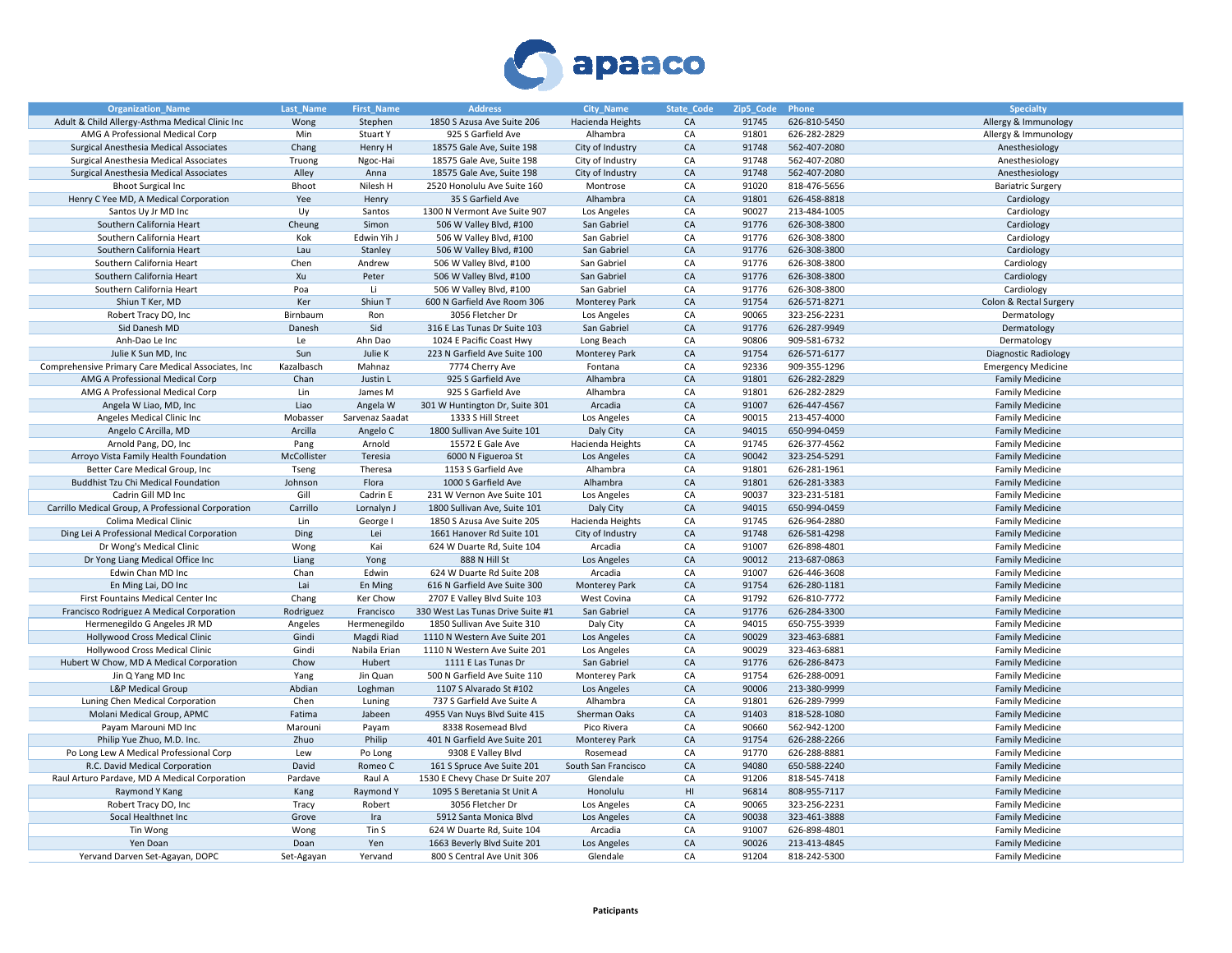

| Yong Sik Kim                                          | Kim           | <b>Yong Sik</b>   | 8830 Long Point Road #105      | Houston                | <b>TX</b> | 77055 | 713-932-0240 | <b>Family Medicine</b>         |
|-------------------------------------------------------|---------------|-------------------|--------------------------------|------------------------|-----------|-------|--------------|--------------------------------|
| Yuan Fei Chang, MD                                    | Chang         | Yuan Fei          | 18575 E Gale Ave Suite 128     | City of Industry       | CA        | 91748 | 626-912-5335 | <b>Family Medicine</b>         |
| Rong Shen, M.D.                                       | Shen          | Rong              | 728 Pacific Ave., Suite 606    | San Francisco          | CA        | 94133 | 415-596-3211 | Family Medicine Adult Medicine |
| Ardmore Medical Group, Inc                            | Bulaon        | Carlos            | 2765 E Florence Ave            | <b>Huntington Park</b> | CA        | 90255 | 323-588-6888 | <b>Family Medicine</b>         |
| Ardmore Medical Group, Inc.                           | Bulaon        | Carlos            | 3518 W 8th St                  | Los Angeles            | CA        | 90005 | 213-384-9949 | <b>Family Medicine</b>         |
| Ardmore Medical Group, Inc.                           | Bulaon        | Carlos            | 3500 Whittier Blvd Ste 105     | Los Angeles            | CA        | 90005 | 213-384-9949 | <b>Family Medicine</b>         |
| Ardmore Medical Group, Inc.                           | Mirazic       | <b>Brian</b>      | 2765 E Florence Ave            | <b>Huntington Park</b> | CA        | 90255 | 323-588-6888 | <b>Family Medicine</b>         |
| Ardmore Medical Group, Inc.                           | Mirazic       | Brian             | 3518 W 8th St                  | Los Angeles            | CA        | 90005 | 213-384-9949 | <b>Family Medicine</b>         |
| Ardmore Medical Group, Inc.                           | Mirazic       | Brian             | 3500 Whittier Blvd Ste 105     |                        | CA        | 90005 | 213-384-9949 |                                |
|                                                       |               |                   |                                | Los Angeles            |           |       |              | <b>Family Medicine</b>         |
| Ardmore Medical Group, Inc                            | Tran          | Daniel            | 2765 E Florence Ave            | <b>Huntington Park</b> | CA        | 90255 | 323-588-6888 | <b>Family Medicine</b>         |
| Ardmore Medical Group, Inc                            | Tran          | Daniel            | 3518 W 8th St                  | Los Angeles            | CA        | 90005 | 213-384-9949 | <b>Family Medicine</b>         |
| Ardmore Medical Group, Inc                            | Tran          | Daniel            | 3500 Whittier Blvd Ste 105     | Los Angeles            | CA        | 90005 | 213-384-9949 | <b>Family Medicine</b>         |
| Clinica Medica Centro Hispano                         | Domingo       | Miguel            | 300 E 7th St                   | Upland                 | CA        | 91786 | 909-985-8031 | <b>Family Medicine</b>         |
| Comprehensive Primary Care Medical Associates, Inc    | Bembi         | Atul              | 7774 Cherry Ave                | Fontana                | CA        | 92336 | 909-355-1296 | <b>Family Medicine</b>         |
| Hadia Ashraf MD Inc                                   | Ashraf        | Hadia             | 903 E Devonshire Ave Suite F   | Hemet                  | CA        | 92543 | 951-929-1611 | <b>Family Medicine</b>         |
| Ichimi Doushin Resources Inc                          | Hsieh         | Xavier Jajin      | 18605 Gale Ave #240            | Los Angeles            | CA        | 91748 | 626-581-1282 | <b>Family Medicine</b>         |
| Pei Chi Wu DO A Professional Med Corp                 | Wu            | Pei-Chi           | 2020 S Brea Canyon Road #A1    | Diamond Bar            | CA        | 91465 | 909-861-6853 | <b>Family Medicine</b>         |
| Weiwen Zheng, M.D.                                    | Zheng         | Weiwen            | 950 Stockton Street, Suite 328 | San Francisco          | CA        | 94108 | 415-398-2698 | <b>Family Medicine</b>         |
| Arroyo Vista Family Health Foundation                 | Nguyen        | Franklin          | 6000 N Figueroa St             | Los Angeles            | CA        | 90042 | 323-254-5291 | <b>Family Practice</b>         |
| Arroyo Vista Family Health Foundation                 | Schawlb       | Suzanne           | 6000 N Figueroa St             | Los Angeles            | CA        | 90042 | 323-254-5291 | <b>Family Practice</b>         |
| Divya R Kini, MD Inc                                  | Kini          | Divya             | 1500 Southgate Ave #204        | Daly City              | CA        | 94015 | 650-755-2192 | <b>Family Practice</b>         |
| Healthy Medical Group Inc                             | Leung         | Stephen           | 1045 E Valley Blvd Suite A210  | San Gabriel            | CA        | 91776 | 626-572-0012 | <b>Family Practice</b>         |
| Pei Chao                                              | Chao          | Pei               | 4082 E Whittier Blvd #103      |                        | CA        | 90023 | 323-268-5598 |                                |
|                                                       |               |                   |                                | Los Angeles            |           |       |              | <b>Family Practice</b>         |
| Vitality and Longevity Medical Center A Prof Med Corp | Hopper        | Douglas           | 2221 Lincoln Blvd #200         | Santa Monica           | CA        | 90405 | 310-581-8585 | <b>Family Practice</b>         |
| Ekta Sharma MD MPH Inc                                | Sharma        | Ekta              | 315 S. Diamond Bar Blvd # C    | Diamond Bar            | CA        | 91765 | 909-839-0808 | <b>Family Practice</b>         |
| Vincent D. Ho Inc                                     | Ho            | Vincent D.        | 8843 Valley Blvd               | Rosemead               | CA        | 91770 | 626-287-8866 | <b>Family Practice</b>         |
| C George Lai, MD, Inc                                 | Lai           | Chia Chi George   | 500 N Garfield Ave Suite 100   | <b>Monterey Park</b>   | CA        | 91754 | 626-280-5009 | Gastroenterology               |
| Dennis Chan                                           | Chan          | Dennis            | 500 N Garfield Ave Suite 107   | <b>Monterey Park</b>   | CA        | 91754 | 626-280-3003 | Gastroenterology               |
| Kwok Leung Chung MD Inc                               | Chung         | <b>Kwok Leung</b> | 600 N Garfield Ave Suite 300   | <b>Monterey Park</b>   | CA        | 91754 | 626-307-0828 | Gastroenterology               |
| Mehdi Khorsandi MD Inc                                | Khorsandi     | Mehdi             | 1510 S Central Ave Suite 620   | Glendale               | CA        | 91204 | 818-500-1676 | Gastroenterology               |
| Thomas S Lam A Professional Corporation               | Lam           | Thomas            | 328 S First Street #E          | Alhambra               | CA        | 91801 | 626-284-1997 | Gastroenterology               |
| Tu Tranvan, MD                                        | Tran          | Tu                | 9143 E Valley Blvd 203         | Rosemead               | CA        | 91770 | 626-285-7598 | Gastroenterology               |
| Ho S Bae, MD, Inc                                     | Bae           | Ho S              | 520 S Virgil Avenue #202       | Los Angeles            | CA        | 90020 | 213-368-0360 | Gastroenterology/Hepatology    |
| Ho S Bae, MD, Inc                                     | Kim           | Andrew            | 520 S Virgil Avenue #202       | Los Angeles            | CA        | 90020 | 213-368-0360 | Gastroenterology/Hepatology    |
| Ho S Bae, MD, Inc                                     | Oh            | Pilsoo            | 520 S Virgil Avenue #202       | Los Angeles            | CA        | 90020 | 213-368-0360 | Gastroenterology/Hepatology    |
| Arroyo Vista Family Health Foundation                 | Pham          | Thuy              | 6000 N Figueroa St             | Los Angeles            | CA        | 90042 | 323-254-5291 | <b>General Practice</b>        |
| Farough Kerendi MD Inc                                | Kerendi       | Farough           | 6360 Wilshire Blvd Suite 414   | Los Angeles            | CA        | 90048 | 323-655-1930 | <b>General Practice</b>        |
|                                                       |               |                   |                                |                        | CA        |       |              |                                |
| Garvey Healthy Family Medical Clinic                  | Taikwel       | Edna              | 705 E Garvey Ave               | <b>Monterey Park</b>   |           | 91755 | 626-312-5488 | <b>General Practice</b>        |
| Green Cross Med Net Inc                               | Rogers        | Nicholas          | 5832 S Vermont Ave             | Los Angeles            | CA        | 90044 | 323-750-7354 | <b>General Practice</b>        |
| Luis A Galdamez, MD, Inc.                             | Galdamez      | Luis A            | 2955 E Florence Ave            | <b>Huntington Park</b> | CA        | 90255 | 323-585-0732 | <b>General Practice</b>        |
| Luis A Galdamez, MD, Inc.                             | Herrera       | Humberto          | 2955 E Florence Ave            | <b>Huntington Park</b> | CA        | 90255 | 323-585-0732 | <b>General Practice</b>        |
| Luis A Galdamez, MD, Inc                              | Galdamez      | Luis A            | 6831 Seville Ave               | <b>Huntington Park</b> | CA        | 90255 | 323-581-8234 | <b>General Practice</b>        |
| Super Care Medical Group                              | Chung         | Samuel            | 223 N Garfield Ave #301        | <b>Monterey Park</b>   | CA        | 91754 | 626-572-3688 | <b>General Practice</b>        |
| Adoracion Reyes MD                                    | Reyes         | Adoracion         | 1350 Chesnut Ave               | Long Beach             | CA        | 90813 | 562-599-1565 | <b>General Practice</b>        |
| AMH Comprehensive Medical Center                      | Casabar       | Ruben             | 711 N. Alvarado St. #101       | Los Angeles            | CA        | 90026 | 213-484-8786 | <b>General Practice</b>        |
| Consultorio Medico Latino Medical Center              | Yagoobian     | Behrooz           | 15730 Paramount Blvd           | Paramount              | CA        | 90723 | 562-634-1000 | <b>General Practice</b>        |
| Luis A Galdamez, MD, Inc                              | Herrera       | Humberto          | 6831 Seville Ave               | <b>Huntington Park</b> | CA        | 90255 | 323-581-8234 | <b>General Practice</b>        |
| St Jude Medical Center                                | Shamaan       | Ihsan Najib       | 4946 E. Florence Ave           | Bell                   | CA        | 90201 | 323-773-0591 | General Surgery                |
| Paul T.C. Liu, MD Inc                                 | Liu           | Paul              | 2233 Huntington Dr Suite 12    | San Marino             | CA        | 91108 | 626-796-0821 | Geriatric Medicine             |
| Garfield Hematology And Oncology Consultants Medical  | Lee           | Edmond            | 600 N Garfield Ave Suite 200   | <b>Monterey Park</b>   | CA        | 91754 | 626-573-5000 | Hematology & Oncology          |
|                                                       |               |                   |                                |                        |           |       |              |                                |
| Edward A Mena, MD, INC                                | Mena          | Edward            | 301 S Fair Oaks Ste 405        | Pasadena               | CA        | 91105 | 626-440-7325 | Hepatology                     |
| ApolloMed Hospitalists Inc                            | Arghavanifard | Peiman            | 1680 S Garfield Ave Suite 204  | Alhambra               | CA        | 91801 | 818-839-5200 | Hospitalist                    |
| ApolloMed Hospitalists Inc                            | Lee           | Hong Seok         | 1680 S Garfield Ave Suite 204  | Alhambra               | CA        | 91801 | 818-839-5200 | Hospitalist                    |
| ApolloMed Hospitalists Inc                            | Bai           | Jilin             | 1680 S Garfield Ave Suite 204  | Alhambra               | CA        | 91801 | 818-839-5200 | Hospitalist                    |
| ApolloMed Hospitalists Inc                            | Pham          | Dai               | 1680 S Garfield Ave Suite 204  | Alhambra               | CA        | 91802 | 626-458-9600 | Hospitalist                    |
| ApolloMed Hospitalists Inc                            | Chow          | Hubert            | 1680 S Garfield Ave Suite 204  | Alhambra               | CA        | 91801 | 818-839-5200 | Hospitalist                    |
| ApolloMed Hospitalists Inc                            | Kwee          | Benson            | 1680 S Garfield Ave Suite 204  | Alhambra               | CA        | 91801 | 818-839-5200 | Hospitalist                    |
| ApolloMed Hospitalists Inc                            | Lee           | Amy               | 1680 S Garfield Ave Suite 204  | Alhambra               | CA        | 91801 | 818-839-5200 | Hospitalist                    |
| ApolloMed Hospitalists Inc                            | Lee           | Sam               | 1680 S Garfield Ave Suite 204  | Alhambra               | CA        | 91801 | 818-839-5200 | Hospitalist                    |
|                                                       |               |                   |                                |                        |           |       |              |                                |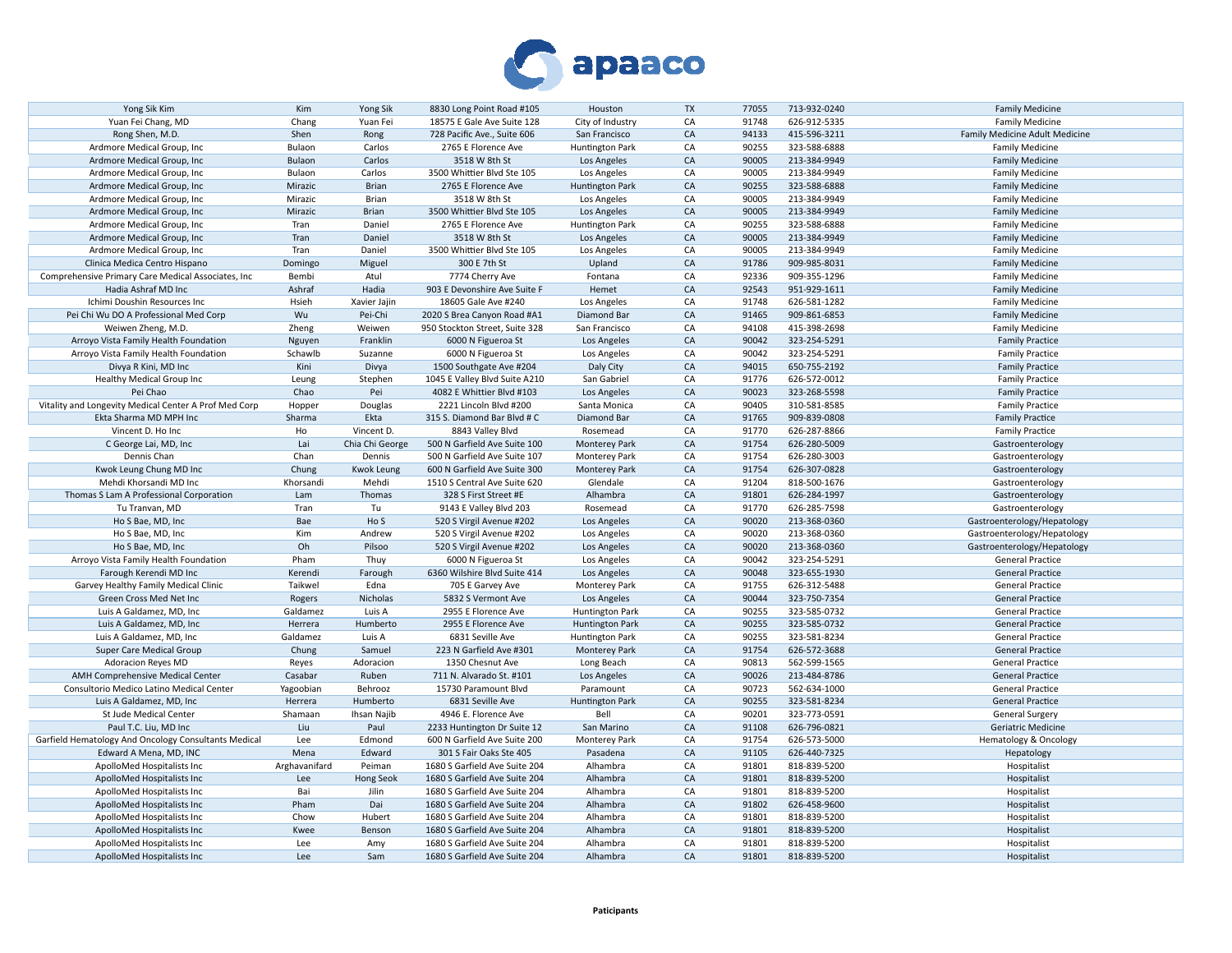

| ApolloMed Hospitalists Inc                 | Alaweneh      | Alia               | 1680 S Garfield Ave Suite 204  | Alhambra            | CA         | 91802 | 626-458-9600 | Hospitalist               |
|--------------------------------------------|---------------|--------------------|--------------------------------|---------------------|------------|-------|--------------|---------------------------|
| ApolloMed Hospitalists Inc                 | Bashir        | Feras              | 1680 S Garfield Ave Suite 204  | Alhambra            | CA         | 91801 | 818-839-5200 | Hospitalist               |
| ApolloMed Hospitalists Inc                 | Chen          | Nan                | 1680 S Garfield Ave Suite 204  | Alhambra            | CA         | 91802 | 626-458-9600 | Hospitalist               |
| ApolloMed Hospitalists Inc                 | Chiang        | Angela             | 1680 S Garfield Ave Suite 204  | Alhambra            | ${\sf CA}$ | 91802 | 626-458-9600 | Hospitalist               |
| ApolloMed Hospitalists Inc                 | Dost          | Adam               | 1680 S Garfield Ave Suite 204  | Alhambra            | CA         | 91801 | 818-839-5200 | Hospitalist               |
| ApolloMed Hospitalists Inc                 | Lau           | Tsang              | 1680 S Garfield Ave Suite 204  | Alhambra            | CA         | 91801 | 818-839-5200 | Hospitalist               |
| ApolloMed Hospitalists Inc                 | Lau           | <b>Ying Ting</b>   | 1680 S Garfield Ave Suite 204  | Alhambra            | CA         | 91801 | 818-839-5200 | Hospitalist               |
| ApolloMed Hospitalists Inc                 | Lee           | Moses              | 1680 S Garfield Ave Suite 204  | Alhambra            | CA         | 91801 | 818-839-5200 | Hospitalist               |
| ApolloMed Hospitalists Inc                 | Lee           | Su Kin             | 1680 S Garfield Ave Suite 204  | Alhambra            | CA         | 91801 | 818-839-5200 | Hospitalist               |
|                                            |               |                    |                                | Alhambra            | CA         | 91801 | 818-839-5200 |                           |
| ApolloMed Hospitalists Inc                 | Melikterminas | Edmond             | 1680 S Garfield Ave Suite 204  |                     | CA         | 91801 |              | Hospitalist               |
| ApolloMed Hospitalists Inc                 | Miu           | Nathan             | 1680 S Garfield Ave Suite 204  | Alhambra            |            |       | 818-839-5200 | Hospitalist               |
| ApolloMed Hospitalists Inc                 | Quasem        | Jennifer           | 1680 S Garfield Ave Suite 204  | Alhambra            | CA         | 91801 | 818-839-5200 | Hospitalist               |
| ApolloMed Hospitalists Inc                 | Riderer       | Hilda              | 1680 S Garfield Ave Suite 204  | Alhambra            | CA         | 91801 | 818-839-5200 | Hospitalist               |
| ApolloMed Hospitalists Inc                 | Shawesh       | Louay              | 1680 S Garfield Ave Suite 204  | Alhambra            | CA         | 91801 | 818-839-5200 | Hospitalist               |
| ApolloMed Hospitalists Inc                 | Shawesh       | Yaser              | 1680 S Garfield Ave Suite 204  | Alhambra            | CA         | 91801 | 818-839-5200 | Hospitalist               |
| ApolloMed Hospitalists Inc                 | Vazquez       | Adrian             | 1680 S Garfield Ave Suite 204  | Alhambra            | CA         | 91801 | 818-839-5200 | Hospitalist               |
| ApolloMed Hospitalists Inc                 | Wills         | Kristofer          | 1680 S Garfield Ave Suite 204  | Alhambra            | CA         | 91801 | 818-839-5200 | Hospitalist               |
| ApolloMed Hospitalists Inc                 | Yang          | Amanda             | 1680 S Garfield Ave Suite 204  | Alhambra            | CA         | 91802 | 626-458-9600 | Hospitalist               |
| ApolloMed Hospitalists Inc                 | Yang          | John               | 1680 S Garfield Ave Suite 204  | Alhambra            | СA         | 91801 | 818-839-5200 | Hospitalist               |
| ApolloMed Hospitalists Inc                 | Young         | Justine            | 1680 S Garfield Ave Suite 204  | Alhambra            | CA         | 91801 | 818-839-5200 | Hospitalist               |
| ApolloMed Hospitalists Inc                 | Kadakia       | Hemal              | 1680 S Garfield Ave Suite 204  | Alhambra            | CA         | 91801 | 818-839-5200 | Hospitalist               |
| ApolloMed Hospitalists Inc                 | Liu           | Paul               | 1680 S Garfield Ave Suite 204  | Alhambra            | CA         | 91801 | 818-839-5200 | Hospitalist               |
| ApolloMed Hospitalists Inc                 | Melidonian    | Minas              | 1680 S Garfield Ave Suite 204  | Alhambra            | CA         | 91801 | 818-839-5200 | Hospitalist               |
| ApolloMed Hospitalists Inc                 | Aljayeh       | Mohsen             | 1680 S Garfield Ave Suite 204  | Alhambra            | CA         | 91801 | 818-839-5200 | Hospitalist               |
| ApolloMed Hospitalists Inc                 | Dilanchiyan   | Edvin              | 1680 S Garfield Ave Suite 204  | Alhambra            | CA         | 91801 | 818-839-5200 | Hospitalist               |
| ApolloMed Hospitalists Inc                 | Liu           | Lide               | 1680 S Garfield Ave Suite 204  | Alhambra            | CA         | 91802 | 626-458-9600 | Hospitalist               |
| ApolloMed Hospitalists Inc                 | Patel         | Purvi              | 1680 S Garfield Ave Suite 204  | Alhambra            | CA         | 91801 | 818-839-5200 | Hospitalist               |
|                                            | Huajun        | He                 | 1680 S Garfield Ave Suite 204  | Alhambra            | CA         | 91802 | 626-458-9600 |                           |
| ApolloMed Hospitalists Inc                 |               |                    |                                |                     |            |       |              | Hospitalist               |
| ApolloMed Hospitalists Inc                 | Nguyen        | Matt Tuan          | 1680 S Garfield Ave Suite 204  | Alhambra            | CA         | 91802 | 626-458-9600 | Hospitalist               |
| ApolloMed Hospitalists Inc                 | Dong          | Ying               | 1680 S Garfield Ave Suite 204  | Alhambra            | CA         | 91802 | 626-458-9600 | Hospitalist               |
| ApolloMed Hospitalists Inc                 | Fang          | Peir-Yu            | 1680 S Garfield Ave Suite 204  | Alhambra            | CA         | 91801 | 818-839-5200 | Hospitalist               |
| Luong T Ly MD, Inc                         | Ly            | Luong <sub>T</sub> | 99 S Raymond Ave #610          | Pasadena            | ${\sf CA}$ | 91105 | 626-890-7973 | <b>Infectious Disease</b> |
| A. Shawn Adhami MD A Prof Corp             | Adhami        | Afshin Shawn       | 1000 W Whittier Blvd           | Montebello          | CA         | 90640 | 323-346-0555 | <b>Internal Medicine</b>  |
| Adrian Tripp MD Medical Corporation        | Tripp         | Adrian             | 15095 Amargosa Rd #280         | Victorville         | CA         | 92394 | 760-983-2250 | <b>Internal Medicine</b>  |
| Alex J Messina, MD, Inc.                   | Messina       | Alex               | 2021 Santa Monica Blvd. #101-E | Santa Monica        | CA         | 90404 | 310-453-1103 | Internal Medicine         |
| Alhambra Family Medical                    | Wong          | Jacqueline C       | 1336 W Valley Blvd Suite A     | Alhambra            | CA         | 91803 | 626-281-2232 | <b>Internal Medicine</b>  |
| Alhambra Family Medical                    | Yue           | Jimmy              | 1336 W Valley Blvd Suite A     | Alhambra            | CA         | 91803 | 626-281-2232 | Internal Medicine         |
| Angela Dong Lii MD Inc.                    | Lii           | Angela Dong        | 723 S Garfield Ave Suite 204   | Alhambra            | ${\sf CA}$ | 91801 | 626-289-9788 | Internal Medicine         |
| Angela Sin Lway Chan MD Inc                | Chan          | Angela             | 7615 Eastern Ave               | <b>Bell Gardens</b> | CA         | 90201 | 562-927-1307 | Internal Medicine         |
| Annie Shu & Michael Chu                    | Shu           | Annie              | 632 W Duarte Rd #170           | Arcadia             | CA         | 91007 | 626-445-1278 | <b>Internal Medicine</b>  |
| Anthony C Chen, MD, Inc                    | Chen          | Anthony C          | 1850 S Azusa Ave #102          | Hacienda Heights    | CA         | 91745 | 626-912-2682 | <b>Internal Medicine</b>  |
| Araceli Chanbonpin MD                      | Chanbonpin    | Araceli            | 225 E Las Tunas Dr             | San Gabriel         | CA         | 91776 | 626-285-5700 | <b>Internal Medicine</b>  |
| Arroyo Vista Family Health Foundation      | Herndon       | Erin Kimberly      | 6000 N Figueroa St             | Los Angeles         | CA         | 90042 | 323-254-5291 | <b>Internal Medicine</b>  |
| Arroyo Vista Family Health Foundation      | Wong          | Jessica            | 6000 N Figueroa St             | Los Angeles         | CA         | 90042 | 323-254-5291 | <b>Internal Medicine</b>  |
| Arroyo Vista Family Health Foundation      | Yeroshalmi    | Daryoush           | 6000 N Figueroa St             | Los Angeles         | CA         | 90042 | 323-254-5291 | Internal Medicine         |
| Balbir Singh MD Inc                        | Bhasin        | Ruchika            | 6740 Vesper Ave Suite 102      | Van Nuys            | CA         | 91405 | 818-988-2190 | <b>Internal Medicine</b>  |
| Bina A Kamdar MD Inc                       | Kamdar        |                    | 520 W Foothill Blvd            | Azusa               | CA         | 91702 | 626-334-1611 | <b>Internal Medicine</b>  |
|                                            |               | Bina               |                                |                     |            |       |              |                           |
| <b>Buddhist Tzu Chi Medical Foundation</b> | Denq          | Stephen            | 1000 S Garfield Ave            | Alhambra            | CA         | 91801 | 626-281-3383 | <b>Internal Medicine</b>  |
| Casey Fu MD, Inc                           | Fu            | Casey              | 16404 Colima Road              | Hacienda Heights    | CA         | 91745 | 626-581-8330 | Internal Medicine         |
| Chia Teng                                  | Teng          | Chia-Yu            | 18575 Gale Ave Suite 235       | City of Industry    | CA         | 91748 | 626-810-7708 | Internal Medicine         |
| Chu & Chuang Inc                           | Chua          | William A          | 3111 W Beverly Blvd            | Montebello          | CA         | 90640 | 323-728-0671 | Internal Medicine         |
| Colima Medical Clinic                      | Gu            | Ron Y              | 1850 S Azusa Ave Suite 205     | Hacienda Heights    | ${\sf CA}$ | 91745 | 626-964-2880 | <b>Internal Medicine</b>  |
| Colima Medical Clinic                      | Gu            | Wendy              | 1850 S Azusa Ave Suite 205     | Hacienda Heights    | CA         | 91745 | 626-964-2880 | <b>Internal Medicine</b>  |
| Dale J Brent MD, A Professional Corp       | <b>Brent</b>  | Dale J             | 4955 Van Nuys Blvd Suite 400   | Sherman Oaks        | CA         | 91403 | 818-784-1195 | <b>Internal Medicine</b>  |
| Dale J Brent MD, A Professional Corp       | Willis        | Hermila            | 4955 Van Nuys Blvd Suite 400   | Sherman Oaks        | CA         | 91403 | 818-784-1195 | <b>Internal Medicine</b>  |
| Dale J Brent MD, A Professional Corp       | Ranguelov     | Asen S             | 4955 Van Nuys Blvd Suite 400   | Sherman Oaks        | CA         | 91403 | 818-784-1195 | <b>Internal Medicine</b>  |
| Dale J Brent MD, A Professional Corp       | Le            | Ling               | 4955 Van Nuys Blvd Suite 400   | Sherman Oaks        | CA         | 91403 | 818-784-1195 | <b>Internal Medicine</b>  |
| David Gu, DO, A Professional Corporation   | Gu            | David              | 723 S Garfield Ave Suite 201   | Alhambra            | CA         | 91801 | 626-282-3999 | <b>Internal Medicine</b>  |
| Dennis S Liu MD Inc                        | Liu           | Dennis             | 622 W Duarte Road #103         | Arcadia             | CA         | 91007 | 626-446-4727 | <b>Internal Medicine</b>  |
|                                            |               |                    |                                |                     |            |       |              |                           |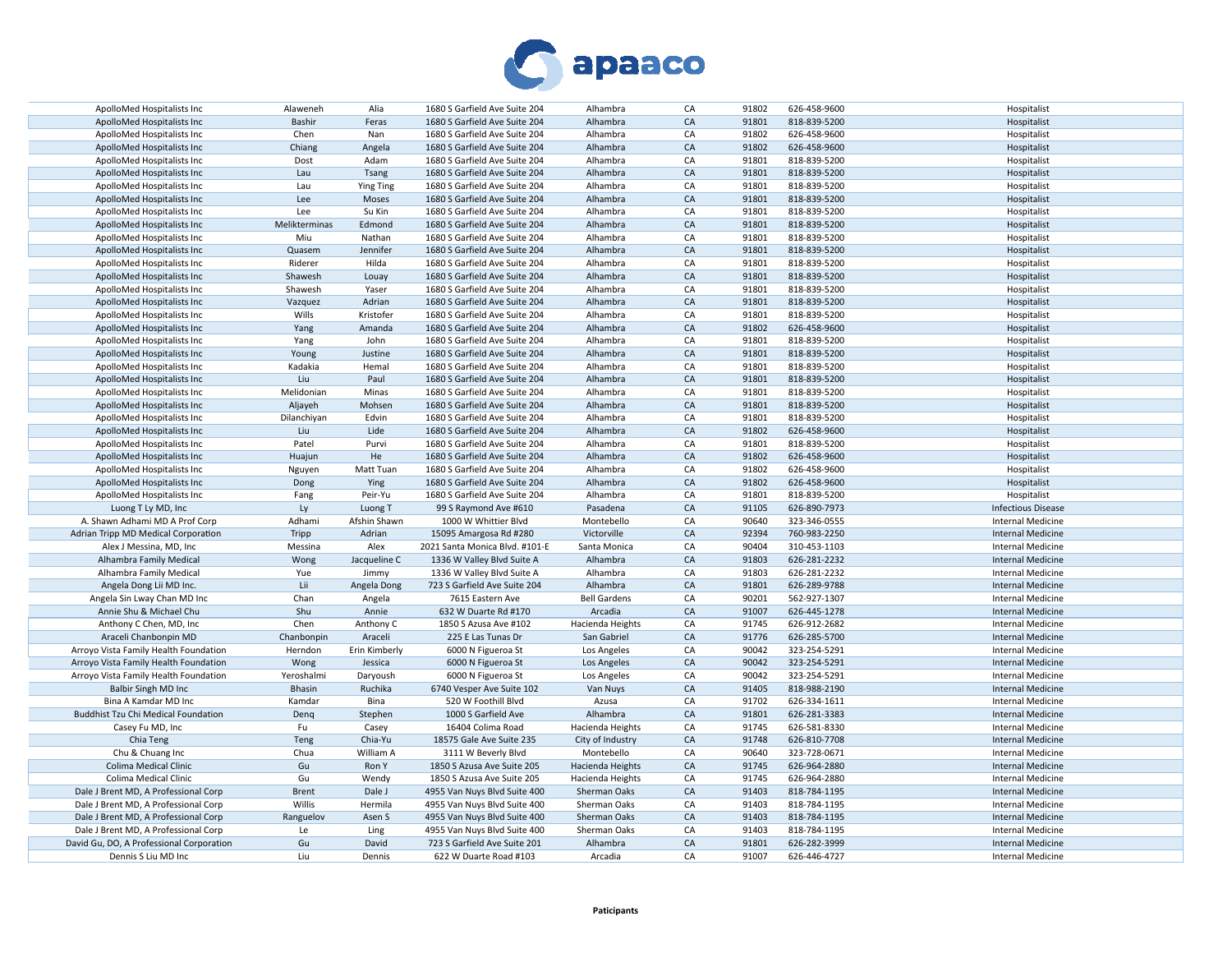

| Douglas A Webber, MD, A Medical Corporation       | Webber        | Douglas A               | 3171 Los Feliz Blvd Suite 309                                  | Los Angeles             | CA       | 90039          | 323-666-6000                 | Internal Medicine                                    |
|---------------------------------------------------|---------------|-------------------------|----------------------------------------------------------------|-------------------------|----------|----------------|------------------------------|------------------------------------------------------|
| Dr Robert Fan Yang Tzeng MD                       | <b>Tzeng</b>  | Robert                  | 420 N Garfield Ave Suite 205                                   | Monterey Park           | CA       | 91754          | 626-572-8626                 | Internal Medicine                                    |
| Dr Thomas Shengyuan Yu MD                         | Yu            | Thomas                  | 1448 S San Gabriel Blvd                                        | San Gabriel             | CA       | 91776          | 626-288-0300                 | <b>Internal Medicine</b>                             |
| Dr Thomas Tseng Medical Clinic Inc                | Tseng         | Thomas                  | 880 S Atlantic Blvd Suite 208                                  | Monterey Park           | CA       | 91754          | 626-289-9478                 | <b>Internal Medicine</b>                             |
| Edmund B Foo, MD                                  | Foo           | Edmund                  | 1850 S Azusa Ave Suite 201                                     | Hacienda Heights        | CA       | 91745          | 626-913-2383                 | <b>Internal Medicine</b>                             |
| Edward Z Xu Medical Inc                           | Xu            | Edward                  | 228 N Garfield Ave Suite 203                                   | Monterey Park           | CA       | 91754          | 626-288-3992                 | <b>Internal Medicine</b>                             |
| Ellick Tsang, MD Corporation                      | <b>Tsang</b>  | Ellick                  | 1800 Sullivan Ave #304                                         | Daly City               | CA       | 94015          | 650-992-8484                 | <b>Internal Medicine</b>                             |
| Emerald S Tay MD                                  | Tay           | Emerald                 | 828 E Valley Blvd, Suite C                                     | San Gabriel             | CA       | 91776          | 626-307-8636                 | <b>Internal Medicine</b>                             |
| Eric Chwa                                         | Chwa          | Eric Melvin             | 632 W Duarte Rd #180                                           | Arcadia                 | CA       | 91007          | 626-821-6411                 | <b>Internal Medicine</b>                             |
| Eric G Lim                                        | Lim           | Eric George             | 1580 Valencia St Suite 111                                     | San Francisco           | CA       | 94110          | 415-643-6557                 | <b>Internal Medicine</b>                             |
| Evergreen Cerritos Medical Group, Inc             | Yeung         | Hung-Chuen              | 15940 Halliburton Rd                                           | Hacienda Heights        | CA       | 91745          | 626-968-2442                 | <b>Internal Medicine</b>                             |
| Garfield Comprehensive Care Medical Corp          | Lam           | Eddie                   | 333 S Garfield Ave Suite A                                     | Alhambra                | CA       | 91801          | 626-289-7333                 | <b>Internal Medicine</b>                             |
| Hollywood Cross Medical Clinic                    | Gindi         | Vivian M                | 1110 N Western Ave Suite 201                                   | Los Angeles             | CA       | 90029          | 323-463-6881                 | <b>Internal Medicine</b>                             |
| Hongsheng Wei                                     | Wei           | Hongsheng               | 650 W Duarte Rd, Suite 208                                     | Arcadia                 | CA       | 91007          | 626-446-1599                 | <b>Internal Medicine</b>                             |
| Imad El Asmar MD                                  | El Asmar      | Imad                    | 1234 N Vermont Ave                                             | Los Angeles             | CA       | 90029          | 323-660-5624                 | Internal Medicine                                    |
| Jack Wu MD Inc                                    | Wu            | Jack Xipu               | 19115 E Colima Rd Suite 202                                    | Rowland Heights         | CA       | 91748          | 626-912-4147                 | Internal Medicine                                    |
| Jacqueline C Wong MD                              | Wong          | Jacqueline              | 1336 W Valley Blvd Suite A                                     | Alhambra                | CA       | 91803          | 626-281-2232                 | Internal Medicine                                    |
| Jacqueline C Wong MD                              | Wong          | Jacqueline              | 1336 W Valley Blvd Suite A                                     | Alhambra                | CA       | 91803          | 626-281-2232                 | <b>Internal Medicine</b>                             |
| James Y Lin, MD Inc                               | Lin           | James Y                 | 224 S Santa Anita Ave                                          | Arcadia                 | CA       | 91006          | 626-447-5800                 | <b>Internal Medicine</b>                             |
| John C Lee                                        | Lee           | John C                  | 638 W Duarte Rd Suite 3A                                       | Arcadia                 | CA       | 91007          | 626-574-6878                 | <b>Internal Medicine</b>                             |
| John Lai and Kevin Wong Medical Corp              | Lai           | John O                  | 1500 Southgate Ave #207                                        | Daly City               | CA       | 94015          | 650-991-4466                 | <b>Internal Medicine</b>                             |
| John Lai and Kevin Wong Medical Corp              | Wong          | Kevin Mingyiu           | 1500 Southgate Ave #207                                        | Daly City               | CA       | 94015          | 650-991-4466                 | <b>Internal Medicine</b>                             |
|                                                   |               | Julia Yin Yin           |                                                                |                         | CA       | 94015          | 650-992-2890                 | <b>Internal Medicine</b>                             |
| Julia Yin-Yin Myint MD                            | Myint         |                         | 1800 Sullivan Ave #601                                         | Daly City               | CA       | 91803          |                              |                                                      |
| Ka Woo Medical Clinic Inc                         |               |                         | 841 W Valley Blvd Suite 107                                    | Alhambra                | CA       |                | 626-282-3657                 | <b>Internal Medicine</b>                             |
| Ka Woo Medical Clinic Inc<br>Keith Woo LLC        | Tee           | Nora K                  | 841 W Valley Blvd Suite 107                                    | Alhambra                | HI       | 91803<br>96817 | 626-282-3657                 | <b>Internal Medicine</b><br><b>Internal Medicine</b> |
|                                                   | Woo           | Keith                   | 1520 Liliha St, Suite 205                                      | Honolulu                |          |                | 808-523-9955                 |                                                      |
| Kesheng Wu MD Inc                                 | Wu            | Kesheng                 | 9209 Colima Rd Suite 4500                                      | Whittier                | CA       | 90605          | 562-696-5088                 | <b>Internal Medicine</b>                             |
| Kirit Shah, MD Inc                                | Shah          | Kirit                   | 900 S 1st Ave Suite A                                          | Arcadia                 | CA       | 91006          | 626-445-5577                 | <b>Internal Medicine</b>                             |
| Kuan Cheng Chen MD Corp                           | Chen<br>Block | Kuan Cheng<br>Michael R | 622 W Duarte Rd Suite 306                                      | Arcadia                 | CA<br>CA | 91007          | 626-821-9075                 | <b>Internal Medicine</b>                             |
| La Familia Medical Group, Inc                     |               |                         | 6433 Whittier Blvd                                             | Los Angeles             |          | 90022          | 323-724-6673                 | Internal Medicine                                    |
| Lawrence L Chao MD A Professional Corporation     | Chao          | Lawrence Lotung         | 2645 Ocean Ave Suite 207                                       | San Francisco           | CA<br>CA | 94132<br>91204 | 415-333-3302                 | Internal Medicine                                    |
| Lim L Taw Medical Corp<br>Liu & Wang Medical Corp | Taw<br>Liu    | Lim L<br>Zune           | 1500 S Central Ave, Suite 314<br>1118 S Garfield Ave Suite 201 | Glendale<br>Alhambra    | CA       | 91801          | 818-241-2106<br>626-281-0090 | <b>Internal Medicine</b><br><b>Internal Medicine</b> |
|                                                   |               | Mary                    | 1118 S Garfield Ave Suite 201                                  | Alhambra                | CA       | 91801          | 626-281-0090                 |                                                      |
| Liu & Wang Medical Corp<br>Live Oak Medical Inc   | Wang<br>Wang  | Ida                     |                                                                | Arcadia                 | CA       | 91006          | 626-447-8000                 | Internal Medicine<br><b>Internal Medicine</b>        |
| Mahesh Bhuta MD                                   | Bhuta         | Mahesh                  | 20 E Huntington Dr                                             |                         | CA       | 90034          |                              | <b>Internal Medicine</b>                             |
|                                                   | Qiu           |                         | 9711 Venice Blvd<br>330 S Garfield Ave #248                    | Los Angeles<br>Alhambra | CA       | 91801          | 310-559-9884                 | <b>Internal Medicine</b>                             |
| Patient Care Medical Center Inc                   | Chu           | Bosheng                 |                                                                |                         | CA       |                | 626-289-3606                 |                                                      |
| Paul Hung-Jen Chu MD                              |               | Paul                    | 945 N Hill St                                                  | Los Angeles             |          | 90012          | 213-617-0777                 | Internal Medicine                                    |
| Pen H. Lee MD Inc                                 | Lee           | Pen Hong                | 600 N Garfield Ave Suite 110                                   | Monterey Park           | CA       | 91754          | 626-571-6641                 | <b>Internal Medicine</b>                             |
| Radhika Tulpule MD Inc                            | Tulpule       | Radhika                 | 110 N 4th Ave                                                  | Covina                  | CA       | 91723          | 626-859-6400                 | <b>Internal Medicine</b>                             |
| Raymond W.M. Cheung, M.D., A Professional Medical |               |                         |                                                                |                         |          |                |                              |                                                      |
| Corporation                                       | Cheung        | Raymond                 | 1048 S Garfield Ave Suite 201                                  | Alhambra                | CA       | 91801          | 626-282-8387                 | <b>Internal Medicine</b>                             |
| Reynaldo C Zapata MD Inc                          | Zapata        | Reynaldo C              | 2105 Beverly Blvd Suite 211                                    | Los Angeles             | CA       | 90057          | 213-413-6207                 | <b>Internal Medicine</b>                             |
| S.K. Medical Group, Inc.                          | Lee           | Su Kin                  | 1418 S San Gabriel Blvd #C                                     | San Gabriel             | CA       | 91776          | 626-293-1988                 | <b>Internal Medicine</b>                             |
| Sai-Sun Ho, MD                                    | Ho            | Sai-Sun                 | 2858 San Bruno Ave                                             | San Francisco           | CA       | 94134          | 415-337-6135                 | <b>Internal Medicine</b>                             |
| Sam P Chia, MD Inc                                | Chia          | Sam                     | 224 S Santa Anita Ave                                          | Arcadia                 | CA       | 91006          | 626-447-5800                 | <b>Internal Medicine</b>                             |
| <b>SBK Medical Consulting Inc</b>                 | Kim           | Simon                   | 1481 S King St #538                                            | Honolulu                | HI       | 96814          | 808-951-9931                 | <b>Internal Medicine</b>                             |
| Scott Liang, MD Inc                               | Liang         | Scott                   | 900 S 1st Ave Suite G                                          | Arcadia                 | CA       | 91006          | 626-628-0808                 | <b>Internal Medicine</b>                             |
| Shu May Lee, MD Inc                               | Lee           | Shu May                 | 1800 Sullivan Ave Suite 105                                    | Daly City               | CA       | 94015          | 650-755-2690                 | <b>Internal Medicine</b>                             |
| Shuo S Wang MD Inc                                | Wang          | Shuo                    | 711 W College St Suite 188                                     | Los Angeles             | CA       | 90012          | 213-261-0889                 | <b>Internal Medicine</b>                             |
| Simon Lee, MD, A Professional Corporation         | Lee           | Simon Kwan Min          | 950 Stockton St Suite 205                                      | San Francisco           | CA       | 94108          | 415-837-0888                 | Internal Medicine                                    |
| <b>Star Health Medical</b>                        | Chang         | Henry                   | 2707 E Valley Blvd, Suite 208                                  | West Covina             | CA       | 91792          | 626-581-0486                 | <b>Internal Medicine</b>                             |
| Suman N Patel MD, A Medical Corp                  | Patel         | Suman N                 | 6850 Sepulveda Blvd Suite 217                                  | Van Nuys                | CA       | 91405          | 818-901-7855                 | <b>Internal Medicine</b>                             |
| Suman N Patel MD, A Medical Corp                  | Alam          | Rabi UL                 | 6850 Sepulveda Blvd Suite 217                                  | Van Nuys                | CA       | 91405          | 818-901-7855                 | <b>Internal Medicine</b>                             |
| Sunmoon Urgent Care Medical Clinic                | Li            | Xia                     | 1304 Echo Park Avenue                                          | Los Angeles             | CA       | 90026          | 213-977-1286                 | Internal Medicine                                    |
| Tony Wong, MD Inc                                 | Wong          | Tony                    | 1800 Sullivan Avenue #104                                      | Daly City               | CA       | 94015          | 650-992-5300                 | <b>Internal Medicine</b>                             |
| Totalcare Walk In Clinic Inc                      | Wang          | Jiangnan                | 13768 Roswell Ave Suite 118                                    | Chino                   | CA       | 91710          | 909-591-8200                 | <b>Internal Medicine</b>                             |
| Totalcare Walk In Clinic Inc                      | Zhang         | Xiao-ling               | 13768 Roswell Ave Suite 118<br>411 N Central Ave Suite 305     | Chino<br>Glendale       | CA<br>CA | 91710          | 909-591-8200                 | <b>Internal Medicine</b>                             |
| <b>TYD Executive Medical Clinic</b>               | Dang          | Tze-Yu                  |                                                                |                         |          | 91203          | 818-500-0205                 | <b>Internal Medicine</b>                             |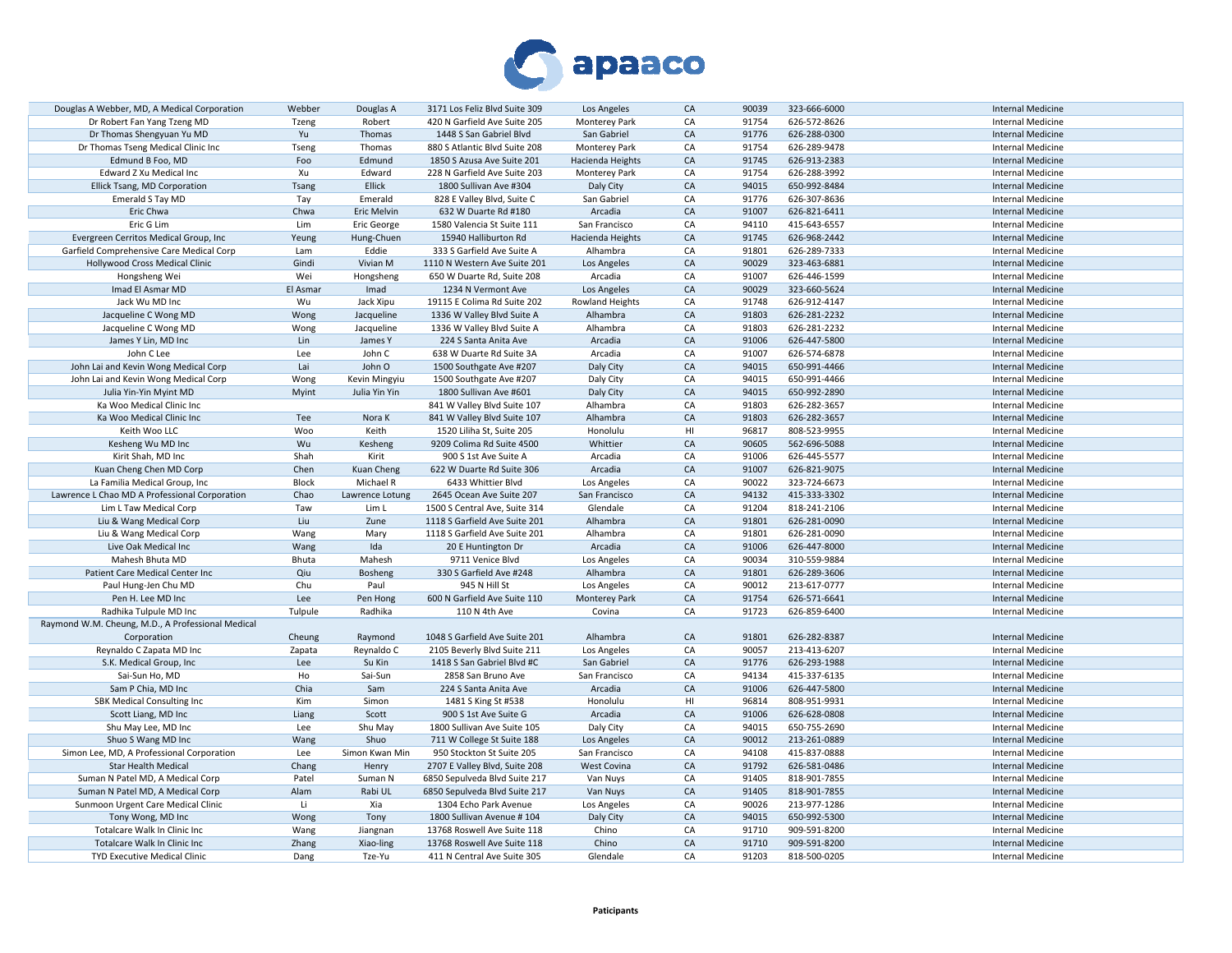

| Wan Yao, MD A Professional Corporation                | Yao         | Wan                  | 228 N Garfield Ave Suite 302       | Monterey Park        | CA | 91754 | 626-288-3219 | <b>Internal Medicine</b>                 |
|-------------------------------------------------------|-------------|----------------------|------------------------------------|----------------------|----|-------|--------------|------------------------------------------|
| Wei Wang Medical Corp                                 | Wang        | Wei                  | 223 N Garfield Ave Suite 208       | Monterey Park        | CA | 91754 | 626-288-7988 | Internal Medicine                        |
| William Bao MD Inc                                    | Bao         | William              | 17595 Almahurst St, Suite 202      | City Of Industry     | CA | 91748 | 626-581-4990 | <b>Internal Medicine</b>                 |
| Yongqing Feng MD Professional Corporation             | Feng        | Yongqing             | 18391 Colima Rd #208               | Rowland Heights      | CA | 91748 | 626-839-6633 | Internal Medicine                        |
| Better Care Medical Group, Inc                        | Lin         | Byron Hsieh-Lun      | 1153 S Garfield Ave                | Alhambra             | CA | 91801 | 626-281-1961 | <b>Internal Medicine</b>                 |
| Lisa Law, MD, A Medical Corporation                   | Law         | Lisa                 | 728 Pacific Ave., Suite 302        | San Francisco        | CA | 94133 | 415-596-3211 | Internal Medicine Adolescent Medicine    |
|                                                       |             | Alfredo Lee          | 500 N. Garfield Ave #204           |                      | CA | 91754 | 626-280-4393 | Internal Medicine Critical Care Medicine |
| Alfredo Lee Chang MD Inc                              | Chang       |                      |                                    | <b>Monterey Park</b> |    |       |              |                                          |
| Chang Medical, A Professional Corporation             | Chang       | William Y.           | 500 N. Garfield Ave #204           | Monterey Park        | CA | 91754 | 626-280-4393 | Internal Medicine Critical Care Medicine |
| Manzoor Kazi Medical Associates Inc                   | Kazi        | Manzoor              | 72757 Fred Waring Dr. Suite 1      | Palm Desert          | CA | 92260 | 760-340-5800 | Internal Medicine Family Medicine        |
| Ching Chen MD Incorporated                            | Chen        | Christina Ching Hsit | 18575 E Gale Ave Suite 215         | City of Industry     | CA | 91748 | 626-810-5601 | Internal Medicine Gastroenterology       |
| Healthcare & Kidney Clinic A Professional Corporation | Ye          | Maian                | 929 Clay Street, Suite 302         | San Francisco        | CA | 94108 | 415-361-5086 | <b>Internal Medicine Nephrology</b>      |
| Alice Yan MD Incorporated                             | Yan         | Alice Lim            | 1800 Sullivan Ave., Suite 405      | Daly City            | CA | 94015 | 650-994-2330 | <b>Internal Medicine</b>                 |
| Arroyo Vista Family Health Foundation                 | Cabrera     | John                 | 6000 N Figueroa St                 | Los Angeles          | CA | 90042 | 323-254-5291 | <b>Internal Medicine</b>                 |
| Arroyo Vista Family Health Foundation                 | Wang        | Haiping              | 6000 N Figueroa St                 | Los Angeles          | CA | 90042 | 323-254-5291 | <b>Internal Medicine</b>                 |
| Bay Area Union Health Center                          | Ling        | Jie                  | 101 Camino Real                    | Millbrae             | CA | 94030 | 650-651-7175 | <b>Internal Medicine</b>                 |
| Edward K Ko MD                                        | Ko          | Edward K             | 818 Jackson Street, Suite 101      | San Francisco        | CA | 94133 | 415-956-9823 | <b>Internal Medicine</b>                 |
| Firmin C Ho MD                                        | Ho          | Firmin C             | 500 N Garfield Ave #301            | <b>Monterey Park</b> | CA | 91754 | 626-280-3150 | <b>Internal Medicine</b>                 |
| Garfield Comprehensive Care Medical Corp              | Li          | Yanyou               | 333 S Garfield Ave Suite A         | Alhambra             | CA | 91801 | 626-289-7333 | <b>Internal Medicine</b>                 |
| Gustin M. Ho, M.D.                                    | Ho          | <b>Gustin Ming</b>   | 929 Clay Street, Suite 302         | San Francisco        | CA | 94108 | 415-982-4100 | <b>Internal Medicine</b>                 |
| John H Wu MD                                          | Wu          | John                 | 929 Clay Street, Suite 403         | San Francisco        | CA | 94108 | 415-981-0303 | <b>Internal Medicine</b>                 |
| Leslie Lee MD A Professional Medical Corporation      | Lee         | Leslie               | 150 S. Raymond Ave                 | Alhambra             | CA | 91801 | 626-300-0008 | <b>Internal Medicine</b>                 |
|                                                       | Chan        |                      |                                    | San Gabriel          | CA | 91776 | 626-288-8292 | <b>Internal Medicine</b>                 |
| Princeton Physicians Associates                       |             | Suisun Simon         | 227 W Valley Blvd., Suite 288-A    |                      |    |       |              |                                          |
| X. Elsie Lin Medical Corporation                      | Lin         | Xiang-Hong Elsie     | 500 N. Garfield Ave., #110         | Monterey Park        | CA | 91754 | 626-288-8900 | <b>Internal Medicine</b>                 |
| Academic Medical Research Institute Inc               | El-Shahawy  | Mohamed Ali          | 5830 Whittier Blvd                 | Los Angeles          | CA | 90022 | 323-725-0051 | Nephrology                               |
| Accord Renal Medical Corporation                      | Yue         | Jimmy                | 1336 W. Valley Blvd                | Alhambra             | CA | 91803 | 626-281-2232 | Nephrology                               |
| Andy Hong MD Inc                                      | Hong        | Andy                 | 3625 Martin Luther King Jr Blvd #5 | Lynwood              | CA | 90262 | 310-763-7504 | Nephrology                               |
| Balbir Singh MD Inc                                   | Singh       | Balbir               | 6740 Vesper Ave Suite 102          | Van Nuys             | CA | 91405 | 818-988-2190 | Nephrology                               |
| Brian M Lee MD Inc                                    | Lee         | Brian M              | 3625 Martin Luther King Jr Blvd #5 | Lynwood              | CA | 90262 | 310-763-7504 | Nephrology                               |
| Carlos R Meza MD, Inc                                 | Meza        | Carlos R             | 1900 S Atlantic Blvd Suite 3       | <b>Monterey Park</b> | CA | 91754 | 323-888-1366 | Nephrology                               |
| Dr Shih Hsu MD                                        | Hsu         | Andrew               | 600 N Garfield Ave Suite 205       | <b>Monterey Park</b> | CA | 91754 | 626-571-7652 | Nephrology                               |
| Golden Pacific Nephrology Medical Clinic, Inc.        | Lin         | Than                 | 120 E Emerson Ave                  | <b>Monterey Park</b> | CA | 91755 | 626-280-0676 | Nephrology                               |
| Golden Pacific Nephrology Medical Clinic, Inc.        | Hwu         | Jim-Jer              | 120 E Emerson Ave                  | <b>Monterey Park</b> | CA | 91755 | 626-280-0676 | Nephrology                               |
| Golden Pacific Nephrology Medical Clinic, Inc.        | Hwu         | Paul B               | 120 E Emerson Ave                  | <b>Monterey Park</b> | CA | 91755 | 626-280-0676 | Nephrology                               |
| Kalpesh Patel MD Inc                                  | Gupta       | Deepa                | 17075 Devonshire Street Suite 303  | Northridge           | CA | 91325 | 818-488-1840 | Nephrology                               |
| Kalpesh Patel MD Inc                                  | Patel       | Kalpesh              | 17075 Devonshire Street Suite 303  | Northridge           | CA | 91325 | 818-488-1840 | Nephrology                               |
|                                                       | Sakhrani    | Lakhi                | 328 S 1st St Suite H               |                      | CA | 91801 | 626-281-1903 |                                          |
| Lakhi M Sakhrani MD, A Medical Corporation            |             |                      |                                    | Alhambra             | CA |       |              | Nephrology                               |
| Lynn Wang                                             | Wang        | Lynn                 | 600 N Garfield Ave #205            | <b>Monterey Park</b> |    | 91754 | 626-288-0488 | Nephrology                               |
| Ranjit A Cordeiro MD Inc                              | Cordeiro    | Ranjit A             | 110 N Fourth Avenue                | Covina               | CA | 91723 | 626-966-3499 | Nephrology                               |
| Sohan L Dua MD, A Medical Corporation                 | Dua         | Renee                | 8349 Reseda Blvd, Ste G            | Northridge           | CA | 91324 | 818-886-7300 | Nephrology                               |
| Sohan L Dua MD, A Medical Corporation                 | Dua         | Sohan L              | 8349 Reseda Blvd, Ste G            | Northridge           | CA | 91324 | 818-886-7300 | Nephrology                               |
| Stephen Lui MD Inc                                    | Lui         | Stephen              | 3625 Martin Luther King Jr Blvd #5 | Lynwood              | CA | 90262 | 310-763-7504 | Nephrology                               |
| Sean Xie MD A Medical Corporation                     | Xie         | Sean                 | 1414 S Grand Ave Suite 100         | Los Angeles          | CA | 90015 | 213-977-1102 | Neurological Surgey                      |
| Arroyo Vista Family Health Foundation                 | Culverhouse | Tricia               | 6000 N Figueroa St                 | Los Angeles          | CA | 90042 | 323-254-5291 | <b>Nurse Practitioner</b>                |
| Arroyo Vista Family Health Foundation                 | Bendigo     | Paula                | 6000 N Figueroa St                 | Los Angeles          | CA | 90042 | 323-254-5291 | <b>Nurse Practitioner</b>                |
| Arroyo Vista Family Health Foundation                 | Gao         | Cong                 | 6000 N Figueroa St                 | Los Angeles          | CA | 90042 | 323-254-5291 | <b>Nurse Practitioner</b>                |
| Arroyo Vista Family Health Foundation                 | Kim         | Sun Hyoung           | 6000 N Figueroa St                 | Los Angeles          | CA | 90042 | 323-254-5291 | <b>Nurse Practitioner</b>                |
| Arroyo Vista Family Health Foundation                 | Kozelchik   | Meredith             | 6000 N Figueroa St                 | Los Angeles          | CA | 90042 | 323-254-5291 | <b>Nurse Practitioner</b>                |
| Arroyo Vista Family Health Foundation                 | Lam         | Sherry               | 6000 N Figueroa St                 | Los Angeles          | CA | 90042 | 323-254-5291 | <b>Nurse Practitioner</b>                |
| Arroyo Vista Family Health Foundation                 | Nassrouie   | Saghi                | 6000 N Figueroa St                 | Los Angeles          | CA | 90042 | 323-254-5291 | <b>Nurse Practitioner</b>                |
|                                                       |             | Lia                  | 6000 N Figueroa St                 |                      | CA | 90042 | 323-254-5291 | Nurse Practitioner                       |
| Arroyo Vista Family Health Foundation                 | Nguyen      |                      |                                    | Los Angeles          | CA |       |              |                                          |
| Arroyo Vista Family Health Foundation                 | Nguyen      | Thy Hominh           | 6000 N Figueroa St                 | Los Angeles          |    | 90042 | 323-254-5291 | <b>Nurse Practitioner</b>                |
| Arroyo Vista Family Health Foundation                 | Cadiz       | Marianne             | 6000 N Figueroa St                 | Los Angeles          | CA | 90042 | 323-254-5291 | <b>Nurse Practitioner</b>                |
| Pulmonary Critical Care Associates Inc                | Chima       | Pawandip             | 1172 Swallow Lane                  | Simi Valley          | CA | 93065 | 805-583-4111 | <b>Nurse Practitioner</b>                |
| Radhika Tulpule MD Inc                                | Bobbiti     | Denise               | 110 N 4th Ave                      | Covina               | CA | 91723 | 626-859-6400 | <b>Nurse Practitioner</b>                |
| Radhika Tulpule MD Inc                                | Dizon       | Kristine             | 110 N 4th Ave                      | Covina               | CA | 91723 | 626-859-6400 | <b>Nurse Practitioner</b>                |
| Robert Tracy DO, Inc                                  | Pudol       | Marilyn              | 3056 Fletcher Dr                   | Los Angeles          | CA | 90065 | 323-256-2231 | <b>Nurse Practitioner</b>                |
| Simon Lee, MD, A Professional Corporation             | Tam         | Alan                 | 950 Stockton St Suite 205          | San Francisco        | CA | 94108 | 415-837-0888 | <b>Nurse Practitioner</b>                |
| Comprehensive Primary Care Medical Associates, Inc    | Amezcua     | Wendy                | 7774 Cherry Ave                    | Fontana              | CA | 92336 | 909-355-1296 | <b>Nurse Practitioner</b>                |
| Comprehensive Primary Care Medical Associates, Inc    | Deguzman    | Michael              | 7774 Cherry Ave                    | Fontana              | CA | 92336 | 909-355-1296 | <b>Nurse Practitioner</b>                |
|                                                       |             |                      |                                    |                      |    |       |              |                                          |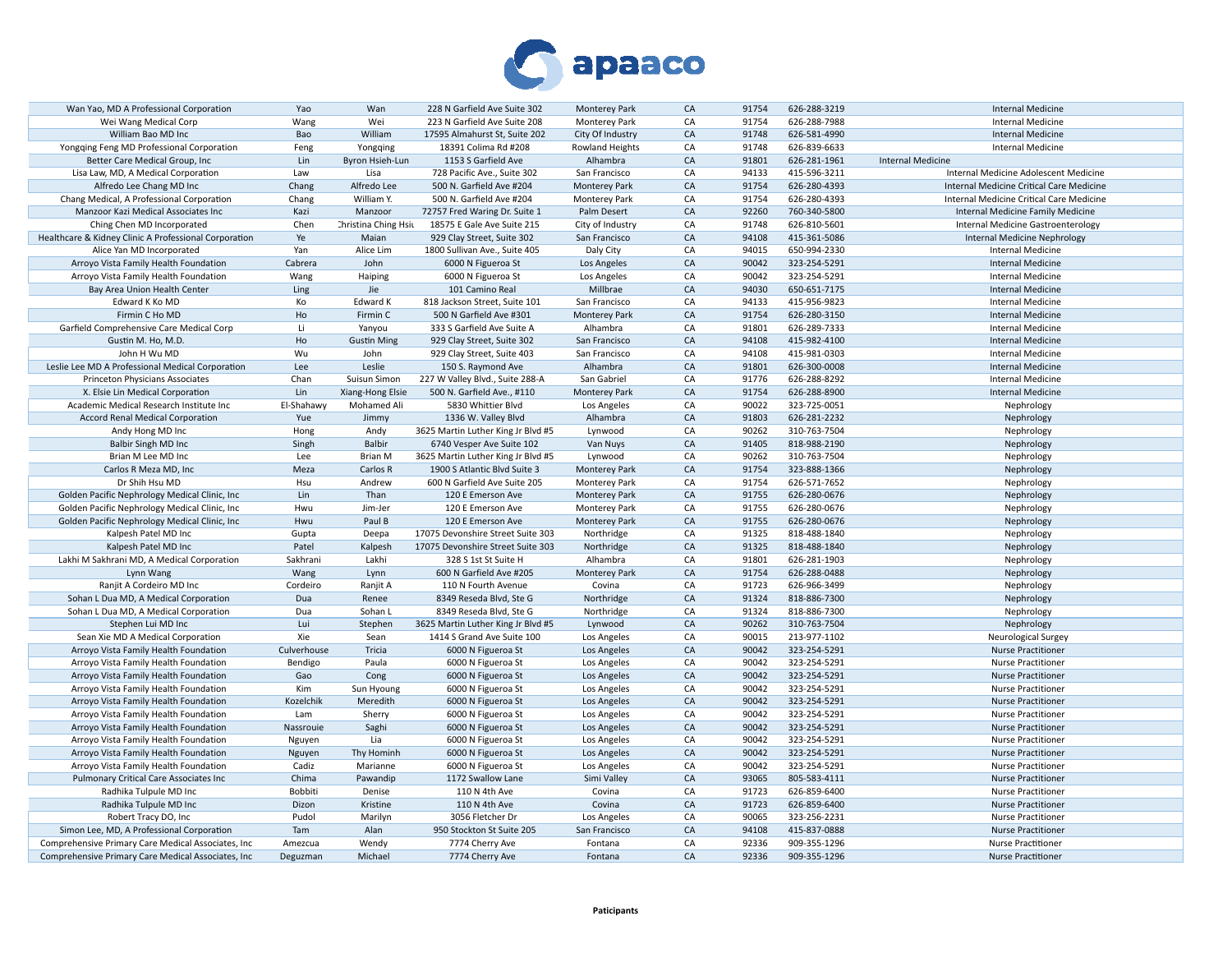

| Bill W Tang, MD A Med Corp                 | Tang       | Bill            | 1135 S Sunset Ave Suite 206    | West Covina            | CA         | 91790 | 626-338-3788 | <b>Obstetrics &amp; Gynecology</b>                |
|--------------------------------------------|------------|-----------------|--------------------------------|------------------------|------------|-------|--------------|---------------------------------------------------|
| Haiping Wang, MD                           | Wang       | Haiping         | 123 N Garfield Ave Suite D     | Alhambra               | CA         | 91801 | 626-570-0467 | <b>Obstetrics &amp; Gynecology</b>                |
| Socal Healthnet Inc                        | Rogers     | Nicholas        | 5912 Santa Monica Blvd         | Los Angeles            | CA         | 90038 | 323-461-3888 | Obstetrics & Gynecology                           |
| <b>Edward Chen Perinatology Corp</b>       | Chen       | Edward J        | 500 N Garfield Ave Suite 206   | Monterey Park          | CA         | 91754 | 626-288-4218 | Obstetrics & Gynecology Maternal & Fetal Medicine |
| B Kurwa MD Inc                             | Kurwa      | Badrudin        | 931 Buena Vista St Suite 500   | Duarte                 | CA         | 91010 | 626-355-6644 | Ophthalmology                                     |
| California Vision and Visage Medical Group | Hsu        | Adam            | 18575 Gale Ave Suite 168       | City of Industry       | ${\sf CA}$ | 91748 | 626-810-0689 | Ophthalmology                                     |
| California Vision and Visage Medical Group | Woo        | Bonnie          | 18575 Gale Ave Suite 168       | City of Industry       | CA         | 91748 | 626-810-0689 | Ophthalmology                                     |
|                                            |            |                 |                                |                        |            | 91754 |              |                                                   |
| Calvin Eng                                 | Eng        | Calvin          | 850 S Atlantic Blvd Suite 301  | Monterey Park          | ${\sf CA}$ |       | 626-289-8260 | Ophthalmology                                     |
| Chang Eye Clinic Inc                       | Chang      | Lung            | 1528 S Garfield Ave            | Alhambra               | CA         | 91801 | 626-289-5432 | Ophthalmology                                     |
| Cheryl J Powell MD INC                     | Powell     | Cheryl J        | 231 W Vernon Ave Suite 104     | Los Angeles            | CA         | 90037 | 323-233-6271 | Ophthalmology                                     |
| Dr Joseph's Eye Medical Clinic Inc         | Eshagian   | Joseph          | 1211 N Vermont Ave Suite 200   | Los Angeles            | CA         | 90029 | 323-663-3333 | Ophthalmology                                     |
| <b>Eng Medical Associates</b>              | Eng        | Calvin          | 850 S Atlantic Blvd Suite 301  | <b>Monterey Park</b>   | CA         | 91754 | 626-289-8260 | Ophthalmology                                     |
| <b>Eng Medical Associates</b>              | Huang      | Jennifer        | 850 S Atlantic Blvd Suite 301  | <b>Monterey Park</b>   | CA         | 91754 | 626-289-8260 | Ophthalmology                                     |
| Linda Vu MD, A Medical Corp                | Nuyen      | Brenda          | 511 E Garvey Ave Suite 201     | <b>Monterey Park</b>   | CA         | 91755 | 626-382-2020 | Ophthalmology                                     |
| Linda Vu MD, A Medical Corp                | Vu         | Bach Lan Linda  | 511 E Garvey Ave Suite 201     | Monterey Park          | CA         | 91755 | 626-382-2020 | Ophthalmology                                     |
| Marta Mora                                 | Mora       | Marta           | 625 S Fair Oaks Ave Suite 235  | Pasadena               | ${\sf CA}$ | 91105 | 626-796-7006 | Ophthalmology                                     |
| Paul T Urrea, MD MPH, Inc                  | Jiang      | Helen           | 4560 E Cesar E Chavez Avenue   | Los Angeles            | CA         | 90022 | 323-980-9900 | Ophthalmology                                     |
| Paul T Urrea, MD MPH, Inc                  | Pesheva    | Maria           | 4560 E Cesar E Chavez Avenue   | Los Angeles            | CA         | 90022 | 323-980-9900 | Ophthalmology                                     |
| Paul T Urrea, MD MPH, Inc                  | Urrea      | Paul            | 4560 E Cesar E Chavez Avenue   | Los Angeles            | CA         | 90022 | 323-980-9900 | Ophthalmology                                     |
| Paul T Urrea, MD MPH, Inc                  | Yamanaka   | Jeanine         | 4560 E Cesar E Chavez Avenue   | Los Angeles            | CA         | 90022 | 323-980-9900 | Ophthalmology                                     |
| Puente Hills Eye Care Center, Inc          | Lo         | Garlan          | 1850 S Azusa Ave Suite 107     | Hacienda Heights       | CA         | 91745 | 626-912-6888 | Ophthalmology                                     |
| Puente Hills Eye Care Center, Inc          | Chua       | Michael         | 1850 S Azusa Ave Suite 107     | Hacienda Heights       | CA         | 91745 | 626-912-6888 | Ophthalmology                                     |
|                                            |            | Danielle        | 1850 S Azusa Ave Suite 107     |                        | CA         | 91745 | 626-912-6888 |                                                   |
| Puente Hills Eye Care Center, Inc          | Lo         |                 |                                | Hacienda Heights       |            |       |              | Ophthalmology                                     |
| Sok H Nam MD Inc                           | Nam        | Sok             | 4278 W 3rd St                  | Los Angeles            | CA         | 90020 | 213-368-0388 | Ophthalmology                                     |
| Sunil G Bhandarkar MD Inc                  | Bhandarkar | Sunil           | 321 N Larchmont Blvd Suite 700 | Los Angeles            | CA         | 90004 | 323-467-7161 | Ophthalmology                                     |
| <b>Washington Eye Clinic</b>               | Huang      | Ying H          | 416 W Las Tunas Dr Suite 304   | San Gabriel            | CA         | 91776 | 626-588-2520 | Ophthalmology                                     |
| William Weng-Ping Ko, MD A Prof Corp       | Ko         | William         | 117 S Mission Dr               | San Gabriel            | CA         | 91776 | 626-284-2168 | Ophthalmology                                     |
| Judy C Liao OD Inc                         | Liao       | Judy Chia-Ti    | 631 N Broadway                 | Los Angeles            | CA         | 90012 | 213-680-0404 | Optometry                                         |
| Linda Vu MD, A Medical Corp                | Soo Hoo    | Jenny           | 511 E Garvey Ave Suite 201     | <b>Monterey Park</b>   | CA         | 91755 | 626-382-2020 | Optometry                                         |
| Linda Vu MD, A Medical Corp                | Thai       | Airian          | 511 E Garvey Ave Suite 201     | <b>Monterey Park</b>   | CA         | 91755 | 626-382-2020 | Optometry                                         |
| Paul T Urrea, MD MPH, Inc                  | Dhar       | Prathana        | 4560 E Cesar E Chavez Avenue   | Los Angeles            | CA         | 90022 | 323-980-9900 | Optometry                                         |
| <b>ENT Surgical Associates</b>             | Koutnouyan | Hrair A         | 1505 Wilson Terrace Suite 270  | Glendale               | CA         | 91206 | 818-241-2101 | Otolaryngology                                    |
| <b>ENT Surgical Associates</b>             | Yavrounian | Eric J          | 1505 Wilson Terrace Suite 270  | Glendale               | CA         | 91206 | 818-241-2101 | Otolaryngology                                    |
| <b>ENT Surgical Associates</b>             | Yun        | David K         | 1505 Wilson Terrace Suite 270  | Glendale               | CA         | 91206 | 818-241-2101 | Otolaryngology                                    |
| Arroyo Vista Family Health Foundation      | Desai      | Aanal           | 6000 N Figueroa St             | Los Angeles            | CA         | 90042 | 323-254-5291 | Pediatrics                                        |
| Arroyo Vista Family Health Foundation      | Gancedo    | Laura           | 4815 E Valley Blvd, Suite C    | Los Angeles            | CA         | 90032 | 323-254-5291 | Pediatrics                                        |
| Arroyo Vista Family Health Foundation      | Halawi     | Hassan          | 2411 N Broadway                | Los Angeles            | CA         | 90031 | 323-254-5291 | Pediatrics                                        |
|                                            |            |                 |                                |                        | CA         | 90032 |              | Pediatrics                                        |
| Arroyo Vista Family Health Foundation      | Hwang      | Lin-Huey        | 4837 Huntington Dr, Suite A    | Los Angeles            |            |       | 323-254-5291 |                                                   |
| Arroyo Vista Family Health Foundation      | Lim Heya   | Maria Teresa    | 2411 N Broadway                | Los Angeles            | CA         | 90031 | 323-254-5291 | Pediatrics                                        |
| Arroyo Vista Family Health Foundation      | Qamar      | Najma           | 303 S Loma Dr, Suite 202       | Los Angeles            | CA         | 90017 | 323-254-5291 | Pediatrics                                        |
| Arroyo Vista Family Health Foundation      | Wilson Jr  | Harold T        | 6000 N Figueroa St             | Los Angeles            | CA         | 90042 | 323-254-5291 | Pediatrics                                        |
| <b>Colima Medical Clinic</b>               | Gu         | Jane S          | 1850 S Azusa Ave Suite 205     | Hacienda Heights       | CA         | 91745 | 626-964-2880 | Pediatrics                                        |
| Luis A Galdamez, MD, Inc                   | Galdamez   | Violeta         | 2955 E Florence Ave            | <b>Huntington Park</b> | CA         | 90255 | 323-585-0732 | Pediatrics                                        |
| Luis A Galdamez, MD, Inc.                  | Galdamez   | Violeta         | 6831 Seville Ave               | Huntington Park        | CA         | 90255 | 323-581-8234 | Pediatrics                                        |
| Alethea T Hsu MD                           | Hsu        | Alethea T       | 900 S San Gabriel Blvd, #203   | San Gabriel            | CA         | 91776 | 626-571-0084 | Physical Medicine & Rehabilitation                |
| Wellness Physical Therapy Center           | Huang      | Wei             | 1208 S Garfield Ave            | Alhambra               | CA         | 91801 | 626-282-1218 | <b>Physical Therapist</b>                         |
| Arroyo Vista Family Health Foundation      | Dellinger  | Olivia          | 6000 N Figueroa St             | Los Angeles            | CA         | 90042 | 323-254-5291 | Physician Assistant                               |
| Green Cross Med Net Inc                    | Pham       | Johnny A        | 5832 S Vermont Ave             | Los Angeles            | CA         | 90044 | 323-750-7354 | Physician Assistant                               |
| Luis A Galdamez, MD, Inc                   | Gomez      | Jose            | 2955 E Florence Ave            | Huntington Park        | CA         | 90255 | 323-585-0732 | Physician Assistant                               |
| Luis A Galdamez, MD, Inc                   | Rodriguez  | Arturo          | 2955 E Florence Ave            | <b>Huntington Park</b> | ${\sf CA}$ | 90255 | 323-585-0732 | Physician Assistant                               |
|                                            |            |                 |                                |                        |            |       |              |                                                   |
| Socal Healthnet Inc                        | Pham       | Johnny Ann      | 5912 Santa Monica Blvd         | Los Angeles            | CA         | 90038 | 323-461-3888 | Physician Assistant                               |
| Robert Tracy DO, Inc                       | Morris     | Martha          | 3056 Fletcher Dr               | Los Angeles            | CA         | 90065 | 323-256-2231 | Physician Assistant Medical                       |
| Adrian Tripp MD Medical Corporation        | Tripp      | Arturo          | 15095 Amargosa Rd #280         | Victorville            | CA         | 92394 | 760-983-2250 | Physician Assistant                               |
| Luis A Galdamez, MD, Inc.                  | Rodriguez  | Arturo          | 6831 Seville Ave               | Huntington Park        | CA         | 90255 | 323-581-8234 | Physician Assistant                               |
| Luis A Galdamez, MD, Inc                   | Gomez      | Jose            | 6831 Seville Ave               | Huntington Park        | CA         | 90255 | 323-581-8234 | Physician Assistant                               |
| Providence Foot and Ankle Center           | Yoon       | Paul Chung-Hyun | 3130 W Olympic Blvd Suite 170  | Los Angeles            | CA         | 90006 | 323-732-7551 | Podiatrist                                        |
| Miguel A Rodriguez DPM, Inc                | Rodriguez  | Miguel          | 500 N. Garfield Ave Ste. 108   | <b>Monterey Park</b>   | CA         | 91754 | 626-288-2760 | Podiatrist Foot & Ankle Surgery                   |
| Edmond Lee DPM Inc                         | Lee        | Edmond          | 500 N Garfield Ave Ste. 305    | <b>Monterey Park</b>   | CA         | 91754 | 626-703-4188 | Podiatry & Ankle Surgery                          |
| Eric Y Chen                                | Chen       | Eric Y          | 16404 Colima Rd 1st floor      | Hacienda Heights       | CA         | 91745 | 626-965-1550 | Podiatry & Ankle Surgery                          |
|                                            |            |                 |                                |                        |            |       |              |                                                   |